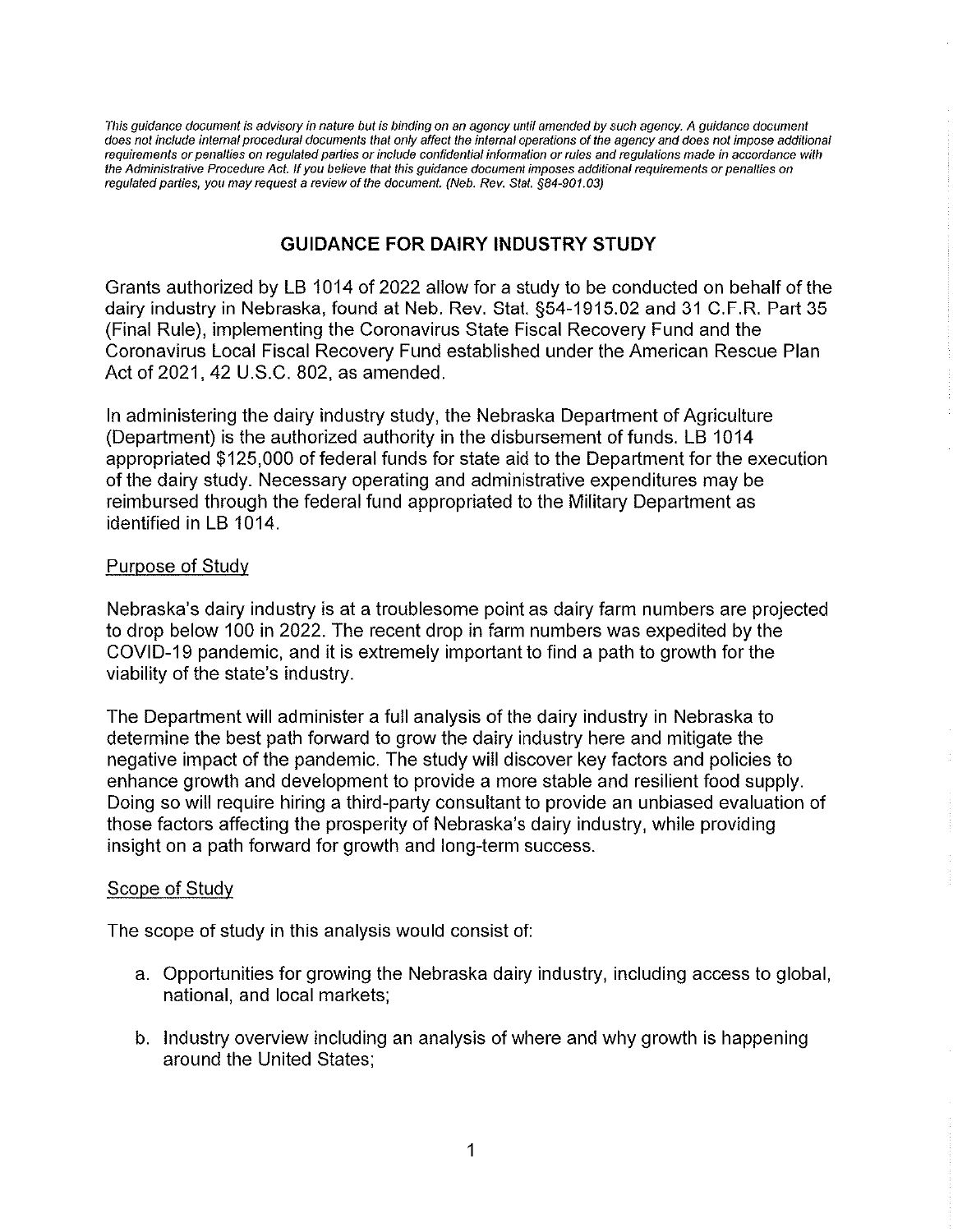- c. Deep dive into how Nebraska compares to competitors and how other states are successfully recruiting processors;
- d. Nebraska resource availability including agriculture, feed-grain, water, finances, milk production, and other vital resources;
- e. Producer perceptions regarding economic and environmental benefits of locating dairy production in Nebraska including, but not limited to, mi!k price and revenue projections, feed availability and costs, construction, lending, labor, environmental regulations, local support, university support, and other considerations;
- f. Processor perceptions regarding milk price, freight and transportation, business climate, economic climate, tax climate, labor market, energy and infrastructure costs, regulatory environment, public incentives, and other factors.

The conclusion of the study would be an encompassing summation of the findings and recommendations for the state to efficiently support the dairy industry moving forward.

The purposes of the Coronavirus State and Local Fiscal Recovery Funds (SLFRF) are to provide state, local, and Tribal governments with the resources necessary to respond to the pandemic and its economic effects to build a stronger, more equitable economy during the recovery. The Fina! Rule implements the ARPA statutory provisions on eligible uses of the SLFRF funds. Funds used to administer a dairy study constitutes an eligible use of SLFRF funds because the dairy industry was negatively impacted by the COVID-19 pandemlc and funds have been designated to navigate a path forward.

## Qualifications of a Consultant

The best candidate to perform consulting work on behalf of the Department will need to have the following qualifications:

- a. Broad dairy industry experience;
- b. Experience and history of completing analysis and research in Nebraska as well as bordering states;
- c. Extensive knowledge of Federal Milk Marketing Orders;
- d. Ability to provide insight on potential opportunities for Nebraska in dairy development;
- e. Ability to provide historical processor growth and development across the United States of America;